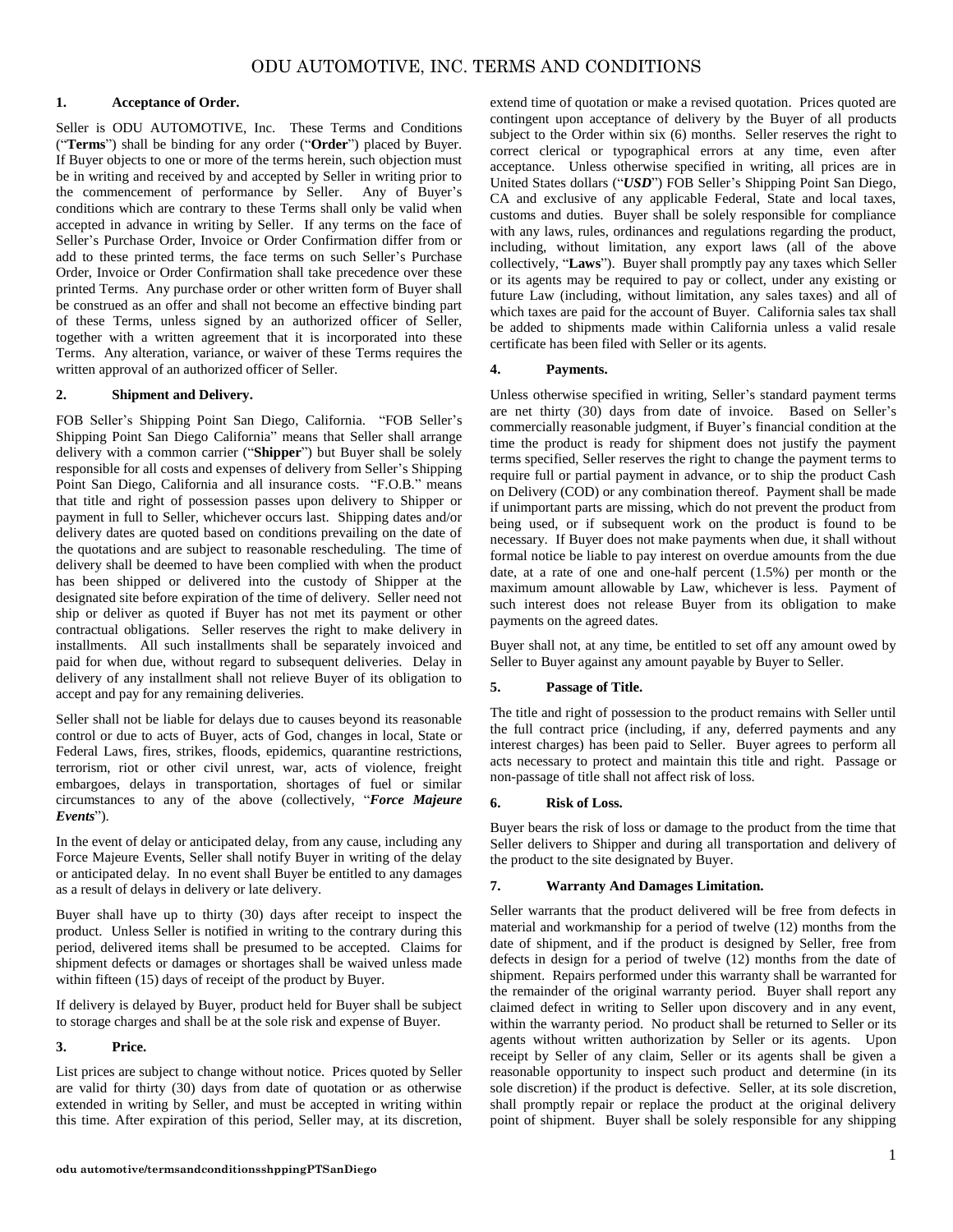charges for return of any product to Seller's Shipping Point San Diego, CA and shipment of any repaired or replaced product from Seller's Shipping Point San Diego, CA to the destination point of Buyer. If Buyer repairs or replaces product without Seller's prior written approval, Seller is relieved of obligation to Buyer under this section with respect to such product. The product shall not be deemed defective by reason of normal wear and tear and this limited warranty shall not apply to (i) product where the product has been subjected to mishandling, misuse, abuse, alteration, damage, neglect or improper or inadequate storage, maintenance, repair or installation, (ii) product that has been subjected to unauthorized or improper repair, installation, assembly, processing or otherwise that alters physical or electrical properties, (iii) damage due to operation of the product other than as per the specifications or use with other components, materials or equipment for which it is not intended, (iv) any defect, malfunction or failure caused by accidents, unauthorized repair, improper installation or removal of component parts, or use of the product with components or equipment for which it is not intended or  $(v)$  any act of God (such as floods, hurricanes, earthquakes or fires). No employee, agent, dealer or other person is authorized to give any warranties on behalf of Seller or its agents or to assume for Seller or its agents any other liability in connection with any of its products, except in writing and signed by an authorized officer of Seller. No other express warranty is given and no affirmation of Seller, by words or action, will constitute a warranty. THE FOREGOING WARRANTY IS IN LIEU OF ALL OTHER WARRANTIES EITHER EXPRESS OR IMPLIED, INCLUDING, BUT NOT LIMITED TO, THE IMPLIED WARRANTIES OF NON-INFRINGEMENT, MERCHANTABILITY AND FITNESS OR SUITABILITY FOR A PARTICULAR PURPOSE WHICH ARE HEREBY EXPRESSLY WAIVED TO THE FULLEST EXTENT PERMITTED BY LAW. There are no warranties which extend beyond the description on the face hereof. Seller or its agents make no representation that the goods comply with any present or future federal, state, or local regulation or ordinance. The use of Seller's product should be in accordance with the provisions of the National Electric Code, UL and/or other industry or military standards that are pertinent to the particular end use of the product. Installation or use not in accordance with these codes and standards could be hazardous, and Buyer hereby agrees to indemnify Seller against any and all claims as further set forth in Section 11 below, which arise or are in connection with the use or installation of product not in accordance with the above-referenced codes and standards.

#### **8. Limitation Of All Remedies.**

**In no event will Seller be liable for any special, incidental, punitive, indirect or consequential damages based on breach of warranty, breach of contract, negligence, strict liability, tort, product liability, or any other legal theory to the fullest extent permitted by law, even if Seller has been advised of the possibility of such damages. Buyer expressly agrees that Seller's sole maximum liability for damages for any cause whatsoever shall be limited to the total price received by Seller for the product and when Buyer accepts the product, Buyer is precluded from seeking any other damages against Seller.**

#### **9. Allocation of Risks.**

This agreement allocates the risks of product failure between Seller and Buyer. This allocation is recognized by both parties and is reflected in the price of the product. Buyer acknowledges that it has read this agreement, understands it and is bound by its terms.

## **10. Termination for Default.**

Either party may terminate this Order or work under this Order in whole or in part (i) immediately by written notice if the other party commits a material breach of any one or more of its terms and fails to cure such default within thirty (30) days after the non-breaching party gives written notice of such breach, or (ii) upon five (5) days advance written notice if either party becomes insolvent, enters voluntary or involuntary bankruptcy or receivership proceedings or makes an assignment for the benefit of creditors.

## **11. Indemnification.**

Buyer agrees to indemnify, defend and hold harmless Seller and its officers, directors, shareholders, employees, independent contractors, agents, representatives, successors and assigns (collectively, "**Seller Indemnitees**"), from any and all actions, causes of action, claims, demands, losses, obligations, liabilities, damages, recoveries, settlements, deficiencies, costs and expenses (including, without limitation, interest, penalties, accounting fees, attorneys' fees and expert witness fees) incurred by Seller Indemnitees, known or unknown, contingent or otherwise, directly or indirectly related to or arising from any of the following: (a) Buyer's breach of these Terms; (b) possession or use of the product by Buyer or any third party (or both); (c) any alteration, change or mishandling of the product by Buyer or any customer of Buyer (or both); (d) the failure to use Seller's product in accordance with the provisions of the National Electric Code, UL and/or other industry or military standards that are pertinent to the particular end use of the product; or (e) Buyer's violation of any Laws or the rights of any third party. This indemnity will survive the termination or expiration of these Terms. This indemnity will not apply to any such loss, claim or damage caused solely by the intentional misconduct of Seller.

# **12. Standards and Changes.**

Except for written specifications of Buyer which are expressly agreed to in writing by an authorized officer of Seller in advance, products ordered shall be produced in accordance with Seller's standard practices. Buyer may make reasonable changes in the character or quantity of the product, or in the manner or time of performance of this Order if communicated to Seller in writing signed by a duly authorized representative of Buyer and accepted by a duly authorized representative of Seller in writing in advance. An equitable adjustment in the price and time for performance will be mutually agreed to by the parties in writing, acting in good faith, if such changes result in a decrease or increase in the Seller's cost or time of performance. Seller may, without Buyer's approval, make changes to the product that do not affect form, fit or function.

# **13. Confidentiality; Proprietary Information.**

Unless otherwise expressly agreed by the parties in a contemporaneous or subsequent writing to the contrary, all drawings, documents, designs, specifications, information, data, prototypes, samples, software and other items supplied or disclosed by either party in performance of this Order shall be the confidential and proprietary information of Seller. Buyer shall hold all such information in confidence and use it solely as strictly necessary to utilize the product and shall not use such information for any other purpose, and shall not reproduce, distribute or disclose such confidential information to any third party without Seller's prior written consent, and shall only disclose such confidential information to employees and independent contractors who may require use of such confidential information in the performance of their duties but only if such employees and independent contractors agree to keep such information confidential and are bound by confidentiality obligations at least as strict as set forth in this paragraph. The confidentiality obligations of Buyer survive termination or expiration of these Terms. Any non-disclosure agreement signed by the parties is hereby incorporated by reference and made a part of these Terms.

# **14. Federal Acquisition Regulations & Flow Down Clauses.**